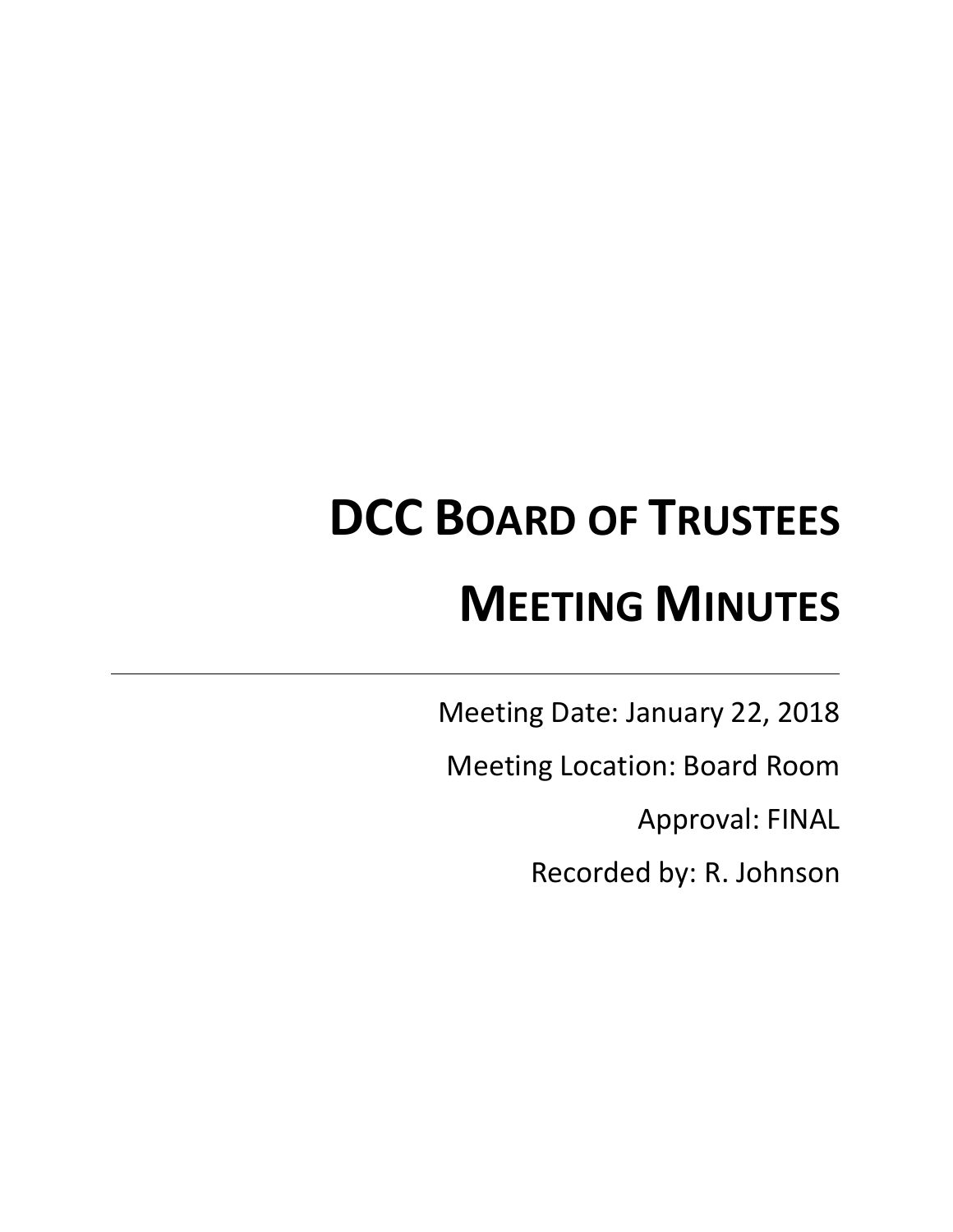Dawson Community College Board of Trustees Meeting January 22, 2018

Chad Knudson, Chairman **Bob Stanhope**, Vice Chairman

# **Attendance**

| <b>Name</b>                | <b>Title</b>                        | Organization                  | <b>Present</b> |
|----------------------------|-------------------------------------|-------------------------------|----------------|
| Chad Knudson               | Chairman                            | <b>DCC Board of Trustees</b>  | Yes            |
| <b>Bob Stanhope</b>        | Vice Chairman                       | <b>DCC Board of Trustees</b>  | Yes            |
| Kathleen Fritsch           | Trustee                             | <b>DCC Board of Trustees</b>  | Yes            |
| Darla Handran              | Trustee                             | <b>DCC Board of Trustees</b>  | Yes            |
| <b>Rich Rowe</b>           | Trustee                             | <b>DCC Board of Trustees</b>  | Yes            |
| MaryAnn Vester             | Trustee                             | <b>DCC Board of Trustees</b>  | Yes            |
| Mike Wilondek              | Trustee                             | <b>DCC Board of Trustees</b>  | Yes            |
| Scott Mickelsen            | President                           | Dawson Community College      | Yes            |
| <b>Traci Masau</b>         | Interim Vice President -            | Dawson Community College      | Yes            |
|                            | <b>Academic and Student Affairs</b> |                               |                |
| John Cech                  | <b>Deputy Commissioner</b>          | Office of the Commissioner of | <b>No</b>      |
|                            |                                     | <b>Higher Education</b>       |                |
|                            |                                     |                               |                |
| <b>Community Members</b>   |                                     |                               |                |
| <b>Holly Dershem-Bruce</b> |                                     | <b>GFT</b>                    |                |
| Danielle Dinges            |                                     | <b>DCC</b>                    |                |
| <b>Brian Fulton</b>        |                                     | <b>DCC Student</b>            |                |
| Chris Ingram               |                                     | <b>DCC</b>                    |                |
| Jennifer King              |                                     | <b>DCC</b>                    |                |
| Stephanie Lewis            |                                     | <b>DCC</b>                    |                |
| Darren Ryan                |                                     | Glendive                      |                |
| Karen Ryan                 |                                     | Jolly Roger Galley            |                |
| Kyle Vuille                |                                     | Ranger Review                 |                |
| Leslie Weldon              |                                     | <b>DCC</b>                    |                |

\_\_\_\_\_\_\_\_\_\_\_\_\_\_\_\_\_\_\_\_\_\_\_\_\_\_\_\_\_\_\_\_\_\_ \_\_\_\_\_\_\_\_\_\_\_\_\_\_\_\_\_\_\_\_\_\_\_\_\_\_\_\_\_\_\_\_\_\_\_\_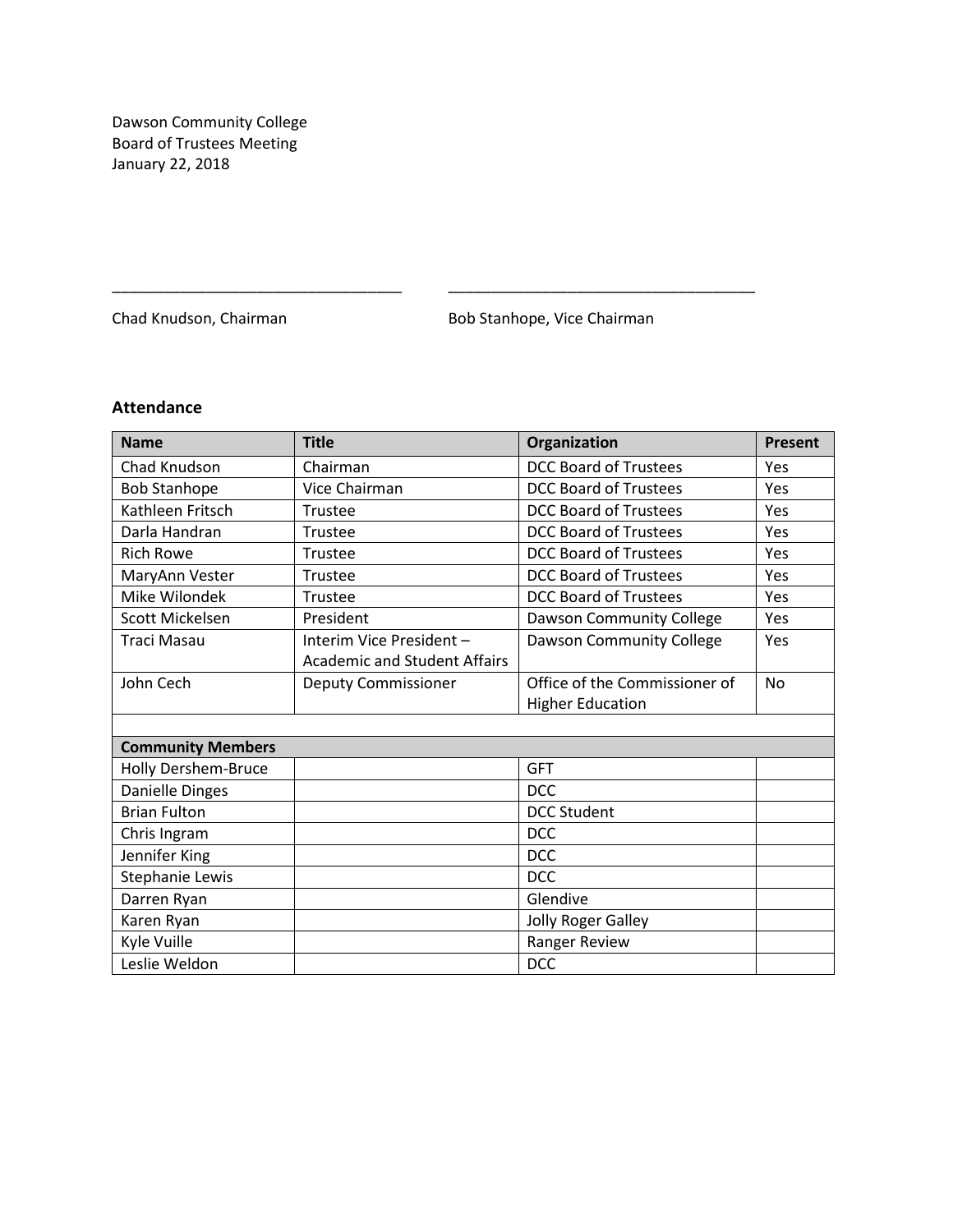**Dawson Community College Board of Trustees Minutes of the Regular Board Meeting DCC Board Room Monday, January 22, 2018–5:30 p.m. Recorded by Randi Johnson**

# **The meeting was called to order by Chairman Knudson at 5:30 p.m. Introductions were made.**

# **Correspondence**

• There was no correspondence.

# **Minutes**

 Trustees Stanhope/Rowe moved/seconded to approve the minutes of the December 18, 2017 meeting. There was no discussion.

o **Motion carried unanimously.**

# **List of Vouchers**

 Trustees Handran/Vester moved/seconded to approve the vouchers as presented. Trustee Handran questioned the payment to Eide Bailly. Ms. King stated this is a partial payment for the annual audit. Discussion followed.

o **Motion carried unanimously.**

# **Human Resources**

- Trustees Wilondek/Handran moved/seconded to approve the report. Questions were asked about the positions of corrosion technology instructor and vice president of business and finance. Discussion followed.
	- o **Motion carried unanimously.**

# **New Business**

# 2018 Board Meeting Schedule

- The Trustees reviewed a board meeting schedule for the calendar year. Trustee Handran noted the September meeting date should be changed to September 24. Trustees Stanhope/Rowe moved/seconded to approve the Board Meeting Schedule as corrected.
	- o **Motion carried unanimously.**

Change Order – Ullman Center Roof

- President Mickelsen withdrew the request for the change order noting that funding is not available at this time. The Finance Committee recommended the Board take no action.
	- o **No motion was made and no action was taken.**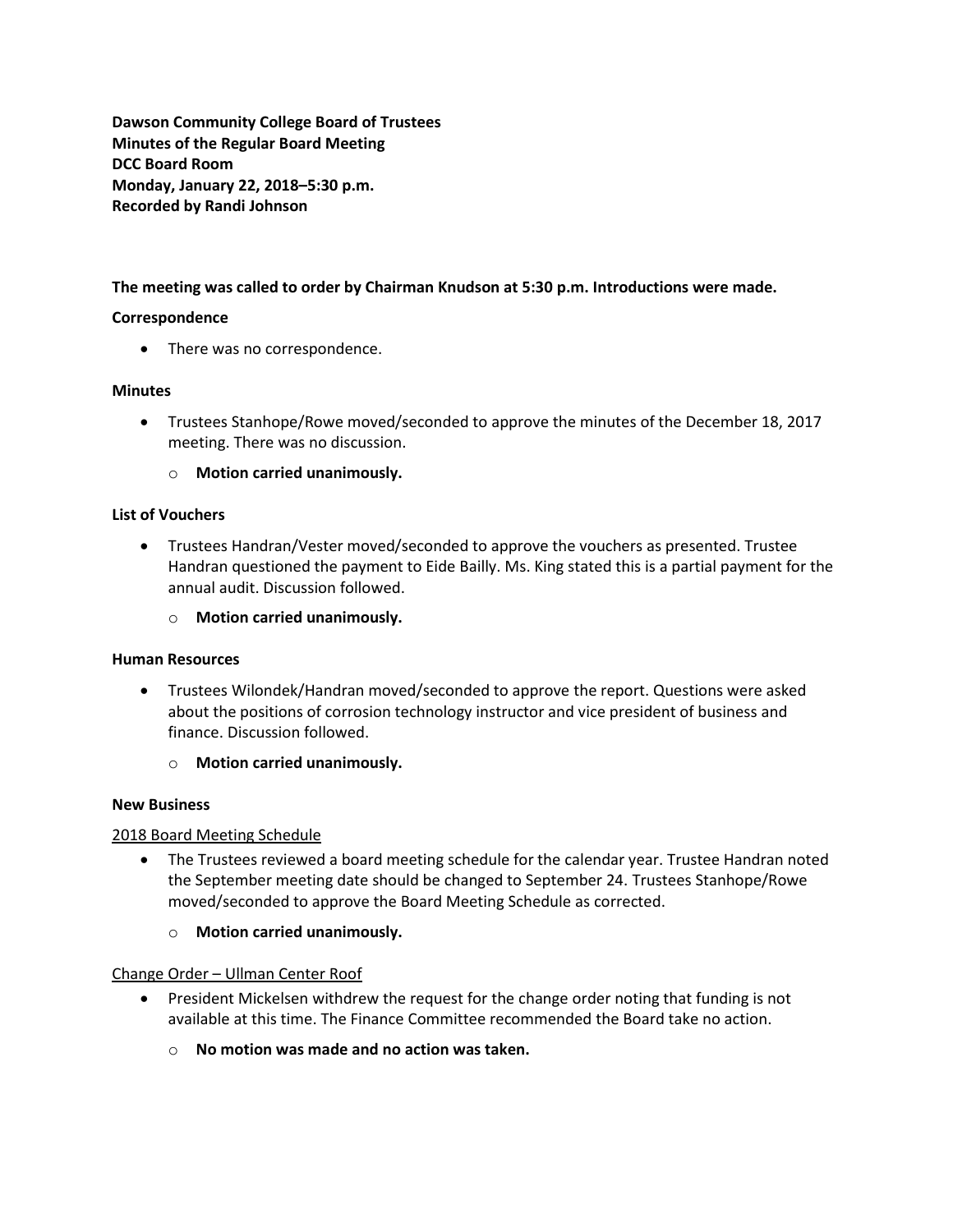# Ullman Fund Investment Portfolio

 Trustee Wilondek stated the Finance Committee met with the Ullman Fund investment advisor, Allan Sevier, to discuss asset allocation. Mr. Sevier noted the Fund has a healthy mix of stocks, bonds, and cash, and is conservatively invested. He recommended no changes to the portfolio at this time. The Finance Committee agreed with the recommendation. Discussion followed.

# o **No motion was made and no action was taken.**

# NWCCU Ad Hoc and Mid-Cycle Evaluation Reports

 Ms. Masau informed the Board that the NWCCU Ad Hoc Report for program review and institutional effectiveness is due March 1. She also noted the Mid-Cycle Self-Evaluation is due February 28 and NWCCU evaluators will be on campus March 28. Discussion followed.

# Policies

 Trustees Fritsch/Handran moved/seconded to approve Board Policy 1-4 as presented. Trustee Rowe reviewed the Policy Committee's recommended changes to the policy. There was no discussion.

# o **Motion carried unanimously.**

 Trustees Handran/Wilondek moved/seconded to approve Board Policy 1-5 as presented. Trustee Rowe reviewed the Policy Committee's recommended changes to the policy. Chairman Knudson recommended that meeting notices are also posted on the College website.

# o **Motion carried unanimously.**

# President's Contract

 The HR Committee recently met with President Mickelsen for contract negotiations. A draft of the proposed contract will be reviewed by the Trustees at the Board Retreat.

# Strategic Plan

 President Mickelsen informed the Board that a committee has met throughout the past four months to develop a new mission statement, core themes, and strategic plan. Regional community forums will be held the week of February 5. The strategic plan will be finalized and presented to the Board at the regularly scheduled meeting on February 26 and submitted to NWCCU as part of the Mid-Cycle Self-Evaluation.

# Welding Program

 Chris Ingram, welding instructor, presented a review of the Welding Program. Questions asked by the Trustees regarded class size, growth of the program and local training options for area businesses such as BNSF. The Board thanked Mr. Ingram for his presentation.

# Financial Aid Services

 Danielle Dinges, Director of Financial Aid provided a review of her department. Of particular note, \$1.53 million in financial aid has been awarded during the 2017-18 academic year and financial aid applications have increased 35 percent compared to last year. The Board thanked Ms. Dinges for her presentation.